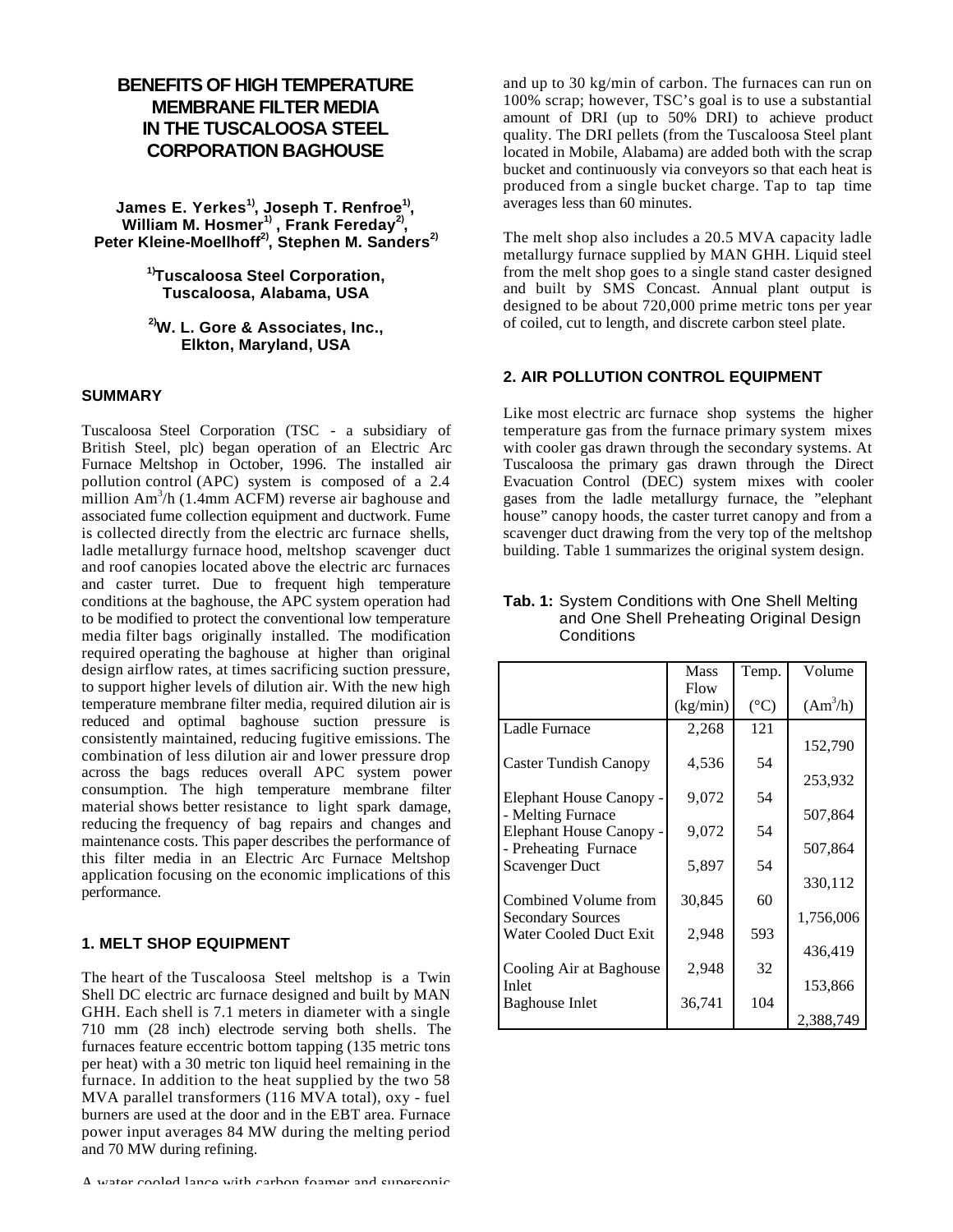The secondary sources combine into one 5.3 meter diameter header and join with the primary gas coming from a 2.9 meter diameter duct. The primary and secondary gas systems meet less than 30 meters from the baghouse inlet. An Amerex Industries baghouse collects all primary and secondary meltshop fume.

Table 2 shows the original baghouse dimension, table 3 summarizes the main fan specifications.

| <b>Baghouse flow</b>       | $\overline{Am^3/h}$ | 2,400,000       |
|----------------------------|---------------------|-----------------|
| <b>Cleaning Method</b>     |                     | Reverse Air     |
| <b>Baghouse Inlet Temp</b> | $^{\circ}C$         | 104             |
| Compartments               |                     | 16              |
| Bags/compartment           |                     | 348             |
| Bag diameter               | mm                  | 305             |
| Bag length                 | m                   | 11.0            |
| Gross filter area          | m <sup>2</sup>      | 56,646          |
| Net filter area            | m <sup>2</sup>      | 53,105          |
| Gross air/cloth ratio      | m/min               | 0.70            |
| Compartments off line for  |                     |                 |
| cleaning                   |                     |                 |
| Net air/cloth ratio        | m/min               | 0.79            |
| (with reverse air)         |                     |                 |
| Filter bag description:    |                     |                 |
| Material                   |                     | <b>Seamless</b> |
|                            |                     | Polyester       |
| Initial Permeability       | $m/m$ min           | 0 to 17         |
| @ 20 mm w.g.               |                     |                 |
| <b>Maximum Temperature</b> | ∘∩                  | 135             |
| Weight                     | g/m                 | 355             |

|           | Tab. 2: Baghouse Dimensioning - Original Design |  |
|-----------|-------------------------------------------------|--|
| Condition |                                                 |  |

|  |  |  |  | Tab. 3: Baghouse Main Fan Specifications |
|--|--|--|--|------------------------------------------|
|--|--|--|--|------------------------------------------|

| <b>Fan Location</b>        |             | <b>Baghouse Outl</b> |
|----------------------------|-------------|----------------------|
| Number of Fans             |             | 4 incl. 1 spare      |
| <b>Gas Volume</b>          | $Am^3/h$    | 800,000              |
| Design Operating           | $^{\circ}C$ | 93                   |
| Temperature                |             |                      |
| Design Fan Static Pressure | mm wg       | 610                  |
| Design Operating Power     | kW          | 1,641                |
| <b>Motor Size</b>          | kW          | 2,610                |

# **3. INITIAL OPERATING RESULTS**

Burn holes in the bottom area of the bags proved to be a problem from the outset of meltshop operations and bag failures started almost immediately. Most disturbingly, with a three fan operation the system could not adequately capture fume from the meltshop equipment, with the ladle furnace proving to be especially difficult to ventilate. Table 4 compares design and field results.

The table shows that the baghouse operated at nearly the design volume but well below the expected temperature. Too much of the gas came from the low dust concentration sources (the caster area and from the overhead canopies) while the high dust generation points (ladle furnace and the furnace shells) were under ventilated. The field data do not indicate how much of the DEC flow came from the furnace shells and how much was bleed air at the gaps, but it is apparent that the gas volume at the exit of the water cooled ductwork includes much more tempering air than originally planned since the gas temperature is far below the original aim of 593 °C. Additional tempering air tends to break the suction in the DEC duct with a corresponding drop in fume capture at the furnace shells. The flow of 507,000 Am3/h at 396 °C was not sufficient to ventilate the furnace shells.

In order to avoid higher baghouse inlet temperature and high pressure drop across the filter bags due to higher dust load from the DEC system, TSC had to increase the amount of dilution air coming into the system during the most intense part of the heat when fume generation was at the maximum. The control system automatically opens the canopy dampers to protect the original low temperature filter bags from high temperature.

Figure 1 taken from the August 14 1997 field data shows how DEC volume drops as the flow from the secondary sources (low dust load) increases.



#### **Fig. 1:** Tuscaloosa Steel Corporation, Baghouse Draft System Analysis, August 14, 1997

#### **4. CHANGE TO FOUR FAN OPERATION**

Since the three fan operation did not adequately prevent meltshop emissions, Tuscaloosa Steel started the fourth fan that had been intended for use as a spare. That increased the baghouse gas flow and allowed TSC to improve ladle furnace and DEC gas flow. Table 5 compares the measured gas flow under three and four fan conditions:

**Tab. 4:** Comparison of Design Data and Field Results of August 14, 1997 Conditions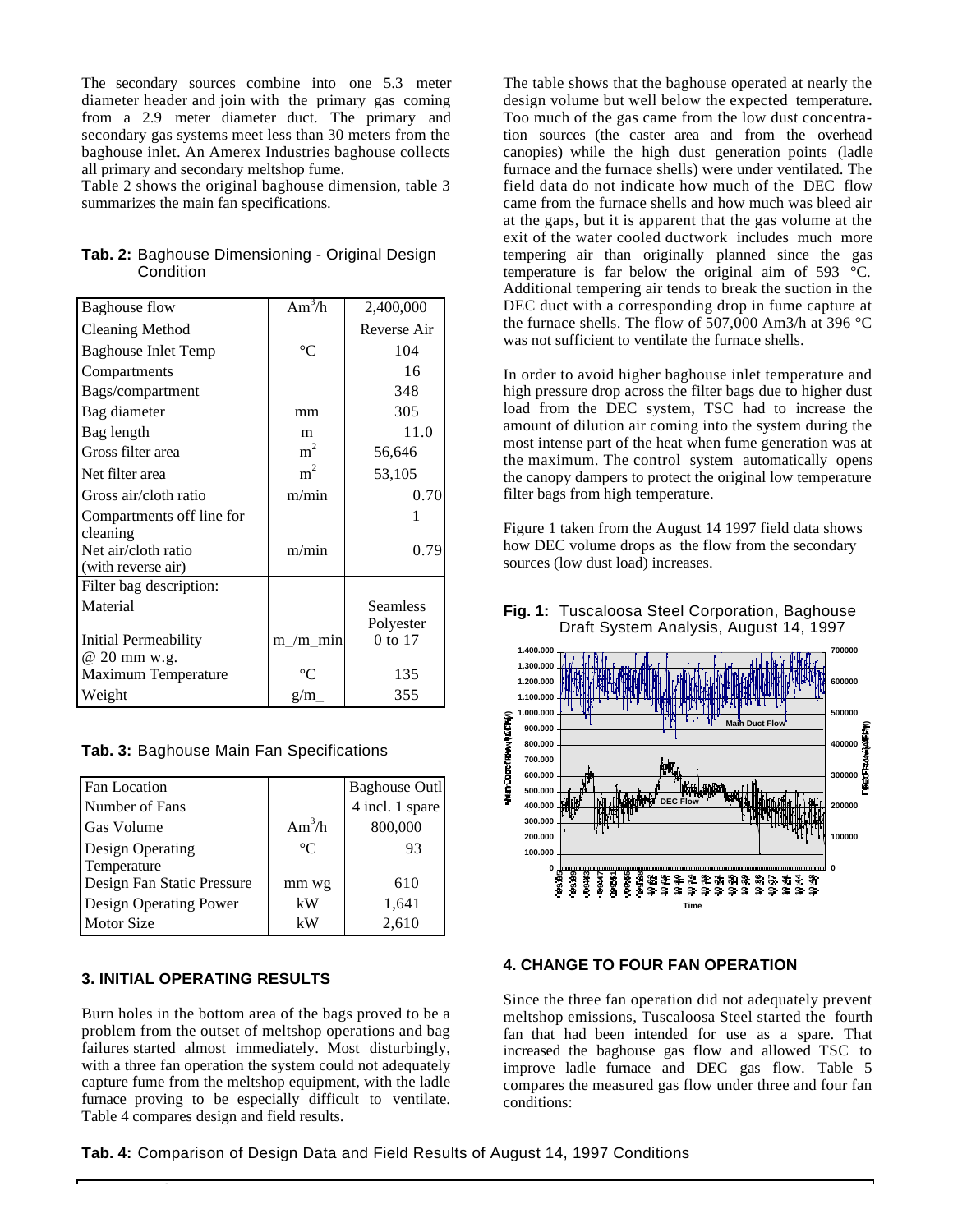| One Shell in Melting and One Shell in Preheating |           |                 |            |           |               |            |
|--------------------------------------------------|-----------|-----------------|------------|-----------|---------------|------------|
|                                                  | Design    | Design          | Design     | Measured  | Measured      | Measured   |
|                                                  | Mass Flow | Temp.           | Volume     | Mass Flow | Temp.         | Volume     |
|                                                  | (kg/min)  | $({}^{\circ}C)$ | $(Am^3/h)$ | (kg/min)  | $(^{\circ}C)$ | $(Am^3/h)$ |
| Ladle Furnace                                    | 2,268     | 121             | 152,790    | 1,837     | 71            | 107,419    |
| <b>Caster Turret Canopy</b>                      | 4,536     | 54              | 253,932    | 6,427     | 46            | 348,516    |
| Combined Volume from<br><b>Secondary Sources</b> | 30,845    | 60              | 1,756,006  | 32,857    | 46            | 1,781,636  |
| <b>DEC</b> Exit                                  | 2,948     | 593             | 436,419    | 4,460     | 396           | 506,808    |
| <b>Baghouse Inlet</b>                            | 36,741    | 104             | 2,388,749  | 37,317    | 88            | 2,288,444  |

At the higher gas flow, spark carry over to the baghouse became a serious problem with an average of 18 polyester bags showing burn holes every day. The baghouse maintenance crews had to repair these holes and still replaced an average of 65 bags per week. In a twenty week period from late March to mid August 1998 the maintenance people replaced 1313 bags, with the rate of replacement increasing by 45 % over that period.

Unfortunately at the higher gas flows (both total and DEC), the baghouse was still not able to avoid periodic high inlet temperatures. The control system program maintains baghouse entry suction pressure by positioning the canopy dampers above the furnace shells. The dampers close to increase pressure and open to reduce pressure. To protect the bags from over temperature, an override system was developed to open the canopy dampers as the baghouse inlet gas temperature reaches 116 °C. Even with the higher flows generated by a four fan operation, the system continued to swing between pressure and temperature control modes thus causing inconsistent fume evacuation through the primary fume system.

**Tab. 5:** Measured Gas Flow under three and four Fan Operation

| <b>Test Date</b>   | Number<br>of Fans | Average<br><b>Gas Flow</b><br>$(Am^3/h)$ | Average<br>Temperature<br>(°C) |
|--------------------|-------------------|------------------------------------------|--------------------------------|
| August 14, 1997    | 3                 | 2,127,005                                | 68                             |
| May 8, 1998        | 4                 | 2,637,429                                | 80                             |
| September 10, 1998 | 4                 | 2,889,871                                | 60                             |
| October 9, 1998    |                   | 2,956,588                                | 63                             |

Unlike a kiln or coal fired boiler, electric arc furnace operations are a highly transient process. Schmitt, et al (1) have reported an increase in dust generation during slag foaming, and Jones (2) has reported that offgas flow rates can increase by a factor of 1.5 and heat load can increase by as much as a factor of 2.5 for high slag foaming rates.

Table 6 projects system performance with a four fan operation. The DEC flow during the peak condition represents the flow at one standard deviation above the adjusted mean of the August 14, 1997 data. Baghouse flow is based on the measured gas flow during the September 1998 field test.

**Tab. 6:** Projected System Performance with a four Fan Operation

| <b>Filter Media</b>                       |                 | Polyester    | Polyester      |
|-------------------------------------------|-----------------|--------------|----------------|
| <b>Furnace Mode</b>                       |                 | Peak Melting | Normal Melting |
| Baghouse flow                             | Am $/h$         | 2,889,871    | 2,889,871      |
| <b>Baghouse Inlet</b><br>Temp             | $^{\circ}C$     | 125          | 82             |
| Maximum bag<br>temperature                | $\rm ^{\circ}C$ | 135          | 135            |
| DEC system                                | Am $/h$         | 722,143      | 446,315        |
| volume<br>DEC gas                         | $^{\circ}C$     | 599          | 381            |
| temperature<br>DEC system<br>mass flow    | kg/min          | 4,926        | 4,055          |
| Main Duct                                 | Am $/h$         | 2,167,728    | 2,443,557      |
| Volume<br><b>Main Duct</b><br>Temperature | $\rm ^{\circ}C$ | 60           | 54             |

The table shows how the transient nature of the electric furnace process, even at a very high baghouse flow rate, can increase the baghouse inlet temperature to the limit of polyester bags. Any upset in DEC flow as may occur during a scrap cave in or high slag foaming would put the baghouse inlet temperature over the 135 °C limit of polyester bags.

Haissig and Gebert (3) report that dust pick up from the primary system ranges from 7.5 kg to 20 kg/ton of liquid steel while the dust catch in secondary systems ranges from 0.5 to 3.5 kg/ton of liquid steel.

Figure 2 is based field data gathered on August 14, 1997 weighted on the basis of 14 kg/ton from the primary system and 2.5 kg/ton from the secondary system.

Figure 2 shows the distinctly inverse relationship between dust pick up from the melt shop and baghouse stack volume. The higher the stack volume – the lower the dust catch. This shows the negative effect of opening the canopy dampers too much.

## **Fig. 2:** Relationship between Dust Pickup from the Melt Shop and Stack Gasflow

By mid 1998 TSC was operating four fans at full motor load of 2600 kW, was repairing an average of 56 bags per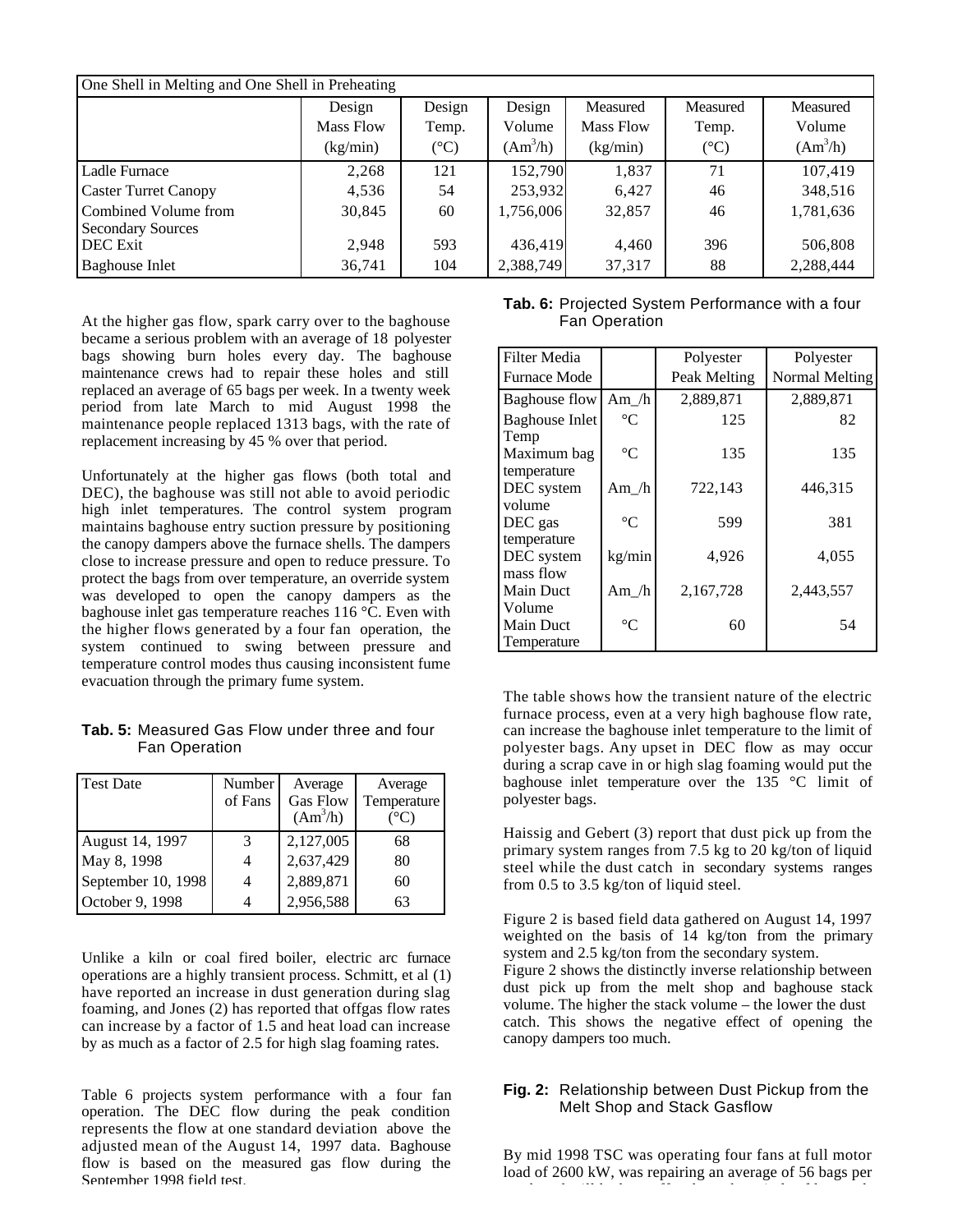

shop primary evacuation since the suction pressure at the end of the water cooled duct work would drop from 225 mm w.g. to as low as 100 mm w.g. when the system went into the temperature control mode. That drop in DEC suction corresponds to a 33% decrease in primary gas flow. Varying furnace draft made consistent furnace melting conditions more difficult to achieve. The original complement of filter bags needed to be replaced in less than two years of operating time. With this background Tuscaloosa Steel sought a better filter media allowing a cost effective solution to the problems of melt shop emissions, high power consumption and high bag maintenance costs. One solution TSC investigated and chose was the high temperature membrane fabric filter bag supplied by W. L. Gore and Associates.

## **5. DIFFERENCE BETWEEN CONVENTIONAL AND MEMBRANE FABRIC FILTRATION TECHNOLOGIES**

When fabric filter dust collectors became a viable technology years ago, the available fabric filter media included wool and cottons, then progressed to the synthetics such as polyester, aramid polymers fibers, and glass fibers. This method of filtration was and is referred to as conventional depth filtration. Twenty-four (24) years ago, W. L. Gore & Associates, Inc. (Gore) introduced expanded polytetrafluoroethylene (ePTFE) membrane surface filtration, offering significant advantages over conventional depth filtration.

#### **Conventional Depth Filtration**

The nature of conventional (or depth) filtration is to build a "primary" layer of dust cake in and on the media. Actual filtration can then begin on this primary dust cake. Without the primary dust cake, conventional (nonmembrane) filter media is only 30-70% efficient. This necessary build-up of primary dust cake produces higher pressure drops. To maintain an acceptable static pressure, the secondary dust cake must be removed on a regular, sometimes continuous, basis. But this excessive cleaning can upset the primary dust cake and emissions are high until the primary dust cake is built up again. Add any moisture or condensed humidity to the system and the conventional filter bag may have a dust cake that is impossible to clean. This reduces airflow and production, while maintenance and downtime, increase. Moisture aside, the primary dust cake becomes dense over a period of time, decreasing the air flow permeability of the bag.

#### **Membrane Surface Filtration**

Membrane surface filtration began when Bob Gore (founder Wilbert Gore's son, and now president of W. L. Gore & Associates, Inc.) discovered that PTFE could be expanded and applied to conventional filter media (see Figure 3). The benefits to industrial filtration applications were numerous, and began at a microscopic level. To explain, the expanded PTFE membrane structure includes layers and layers of nodes and fibrils. Even submicron sized particles must negotiate a "tortured path" to penetrate through the membrane, so the vast majority of particles are trapped at the surface where they are then easily removed.





In essence, the membrane replaced the need for a primary dust cake and provided consumers remarkable benefits. The expanded PTFE (polytetrafluoroethylene, commonly known as TEFLON ) material is smooth and slick - allowing for extremely efficient cleaning in filtration applications -- the dust "slides off" the media, reducing pressure drops, maintenance and downtime, etc. (see Figures 4 and 5). In addition, the GORE-TEX membrane is breathable and waterproof, allowing airflow through the media while protecting the backing material.

**Fig. 4:** Membrane Surface Filtration



**Fig. 5**: Surface Filtration Cleaning Cycle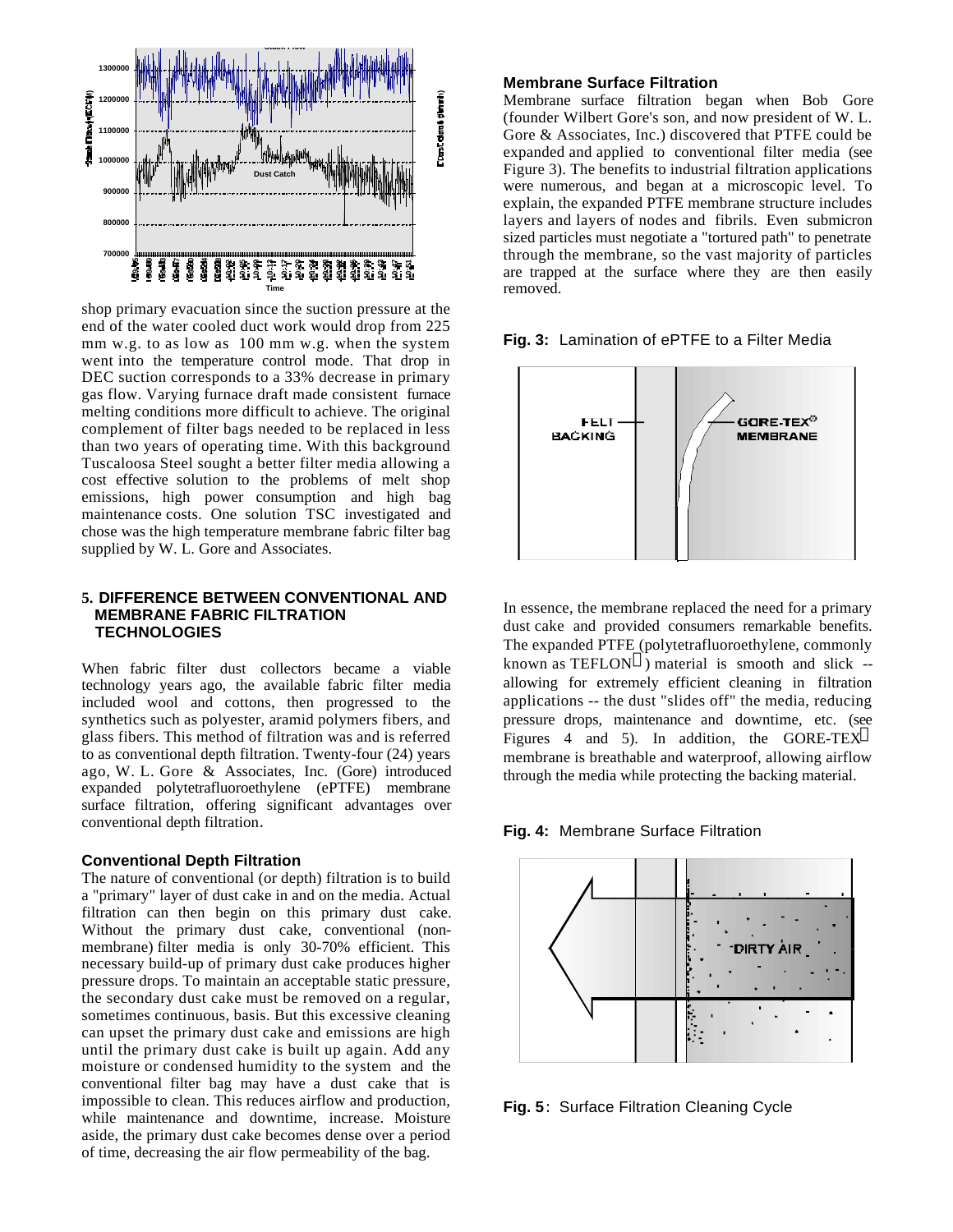

More significantly, the GORE-TEX membrane filters are engineered to filter from ultrafine and fluid to sticky, moist, and abrasive dusts.

The GORE-TEX ePTFE membrane can be thought of as a permanent, factory-applied, primary dust cake. The ePTFE membrane, a non-stick and chemically-inert substance, enhances the release of the secondary dust cake during the cleaning cycle. Since no internal dust cake ever develops, the permeability recovers to almost original levels after each cleaning cycle with no gradual decrease in permeability over time. In addition, there are no initial emissions during start-up of the system, as with conventional media, before the filter surface becomes seasoned.

#### **6. BENEFITS OF MEMBRANE FILTER MEDIA**

Earlier work by Person (4) explained the relatively high pressure drop characteristic of conventional woven fiberglass material. While aramid material in shaker cleaning applications shows lower filter resistance than woven fiberglass material, the work reported by Eriksen (5) shows GORE-TEX membrane/fiberglass filter media has substantially lower filter drag than non membrane filter media. The operating experience showed that Tuscaloosa Steel was not able to maintain adequate equipment ventilation at 150 mm w.g. suction at the baghouse inlet.

Previous work by G. D. Hall, et al (6) showed the improved performance of GORE-TEX membrane filter bags when compared to the results seen with conventional woven and felted synthetic filter media (4)

Table 7 projects performance improvements made possible by high temperature membrane filter bags at Tuscaloosa Steel. The temperature and flow values for the High Temperature Membrane column are based upon thermodynamic calculations, using a model developed from TSC data, under revised operating conditions:

## **Tab. 7: Performance Improvements by High Temperature Membrane Filter Bags**

**Baghouse System**



| <b>Baghouse Inlet</b><br>Suction | mm wg              | $-225$    | $-150$    |
|----------------------------------|--------------------|-----------|-----------|
| <b>Furnace Mode</b>              |                    | melting   | melting   |
| <b>Baghouse flow</b>             | Am <sup>3</sup> /h | 2,601,484 | 3,060,569 |
| <b>Baghouse Inlet</b><br>Temp    | $\rm ^{\circ}C$    | 143       | 91        |
| Compartments                     |                    | 16        | 16        |
| Bags/compartment                 |                    | 348       | 348       |
| Bag diameter                     | mm                 | 292       | 305       |
| Bag length                       | m                  | 11        | 11        |
| Gross air/cloth ratio            | m/min              | 0.77      | 0.91      |
| Net air/cloth ratio              | m/min              | 0.87      | 1.01      |
| (with rev air)                   |                    |           |           |
| <b>Primary Systems</b>           |                    |           |           |
| DEC system                       | Am $3/h$           | 722,143   | 446,314   |
| volume                           |                    |           |           |
| DEC gas                          | $\rm ^{\circ}C$    | 599       | 381       |
| temperature                      |                    |           |           |
| <b>Secondary Systems</b>         |                    |           |           |
| Main Duct Volume                 | Am $/h$            | 1,879,341 | 2,614,255 |
| <b>Main Duct</b>                 | $^{\circ}C$        | 68        | 64        |
| Temperature                      |                    |           |           |

# **Less Dilution Air**

By taking advantage of the higher temperature capacity of GORE-TEX membrane/fiberglass filter media the amount of dilution air can be reduced substantially. Even at a higher DEC volume the GORE-TEX membrane/ fiberglass bags are far below their 260 °C limit. In order to avoid high temperature damage to the polyester material the baghouse had to operate periodically at significantly higher than original design airflow rates, sacrificing suction pressure, to attain the higher levels of dilution air. With the new high temperature membrane filter media, required dilution air is reduced while maintaining consistent baghouse inlet pressure and furnace draft, thereby reducing fugitive emissions.

#### **Higher DEC volume**

Since the baghouse inlet temperature is no longer limited to 135 °C and pressure drop across the filter bags is lower with membrane bags, TSC is able to operate with a consistently higher DEC gas flow. This improves the shop environment since each cubic meter of DEC gas carries from 30 to 40 times more dust than a cubic meter of secondary gas. Since gas flow from the furnace is much more stable, a higher portion of the CO can burn in the furnace. This contributes to more uniform scrap melting in the upper portion of the furnace and smaller scrap pieces reaching the arc flare which helps to reduce scrap cave ins. Since DEC volume is more stable, the chances for an explosion in the DEC system is significantly reduced.

## **Lower Power Consumption and Improved Maintenance Capability**

Since there is no need to oscillate control between pressure and temperature modes (relatively low flow and relatively high flow) and because of the lower filter drag with the high temperature membrane filter bags, it is anticipated that TSC will realize substantial power savings after the